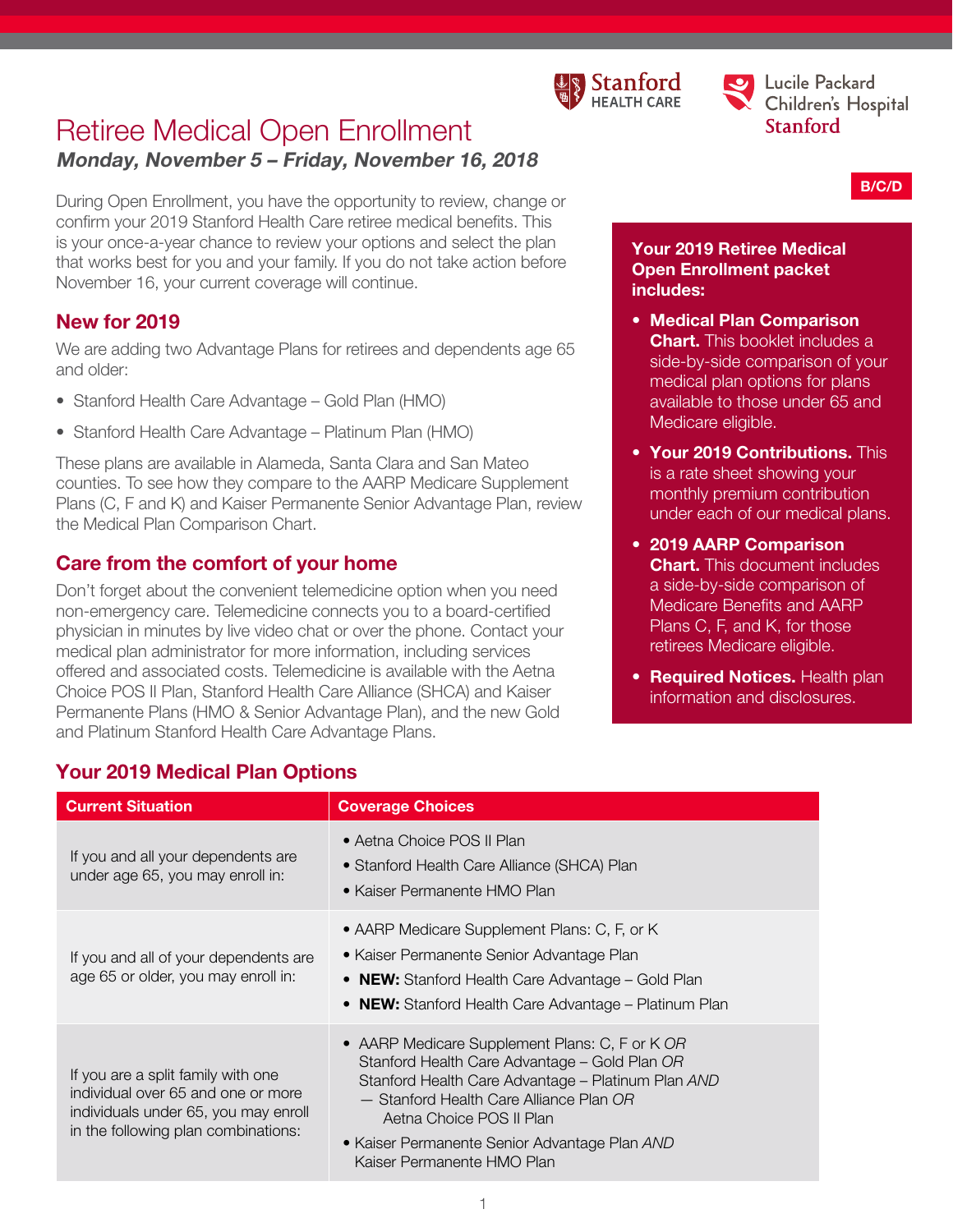# Plans for Under Age 65

There are some benefit plan changes for 2019. Highlights are included here, and you can find more details online at www.healthysteps4u.org/retiree.

#### In the Aetna Choice POS II Plan:

- Mental health and substance abuse benefits will be managed by Aetna.
- There are some changes to the prescription drug formulary lists. It's a good idea to review the formulary lists with your doctor(s). If a medication you take is affected, you will receive a letter from CVS/caremark.

#### In the Stanford Health Care Alliance (SHCA) Plan:

- Effective January 1, 2019, the SHCA Plan network of providers and facilities is expanding to provide more options for members who access services within the SHCA five core counties, as well as for members who access services outside of the five core counties.
	- Accessing services *within* the SHCA five core counties: The SHCA network of providers and facilities applies to enrolled employees and dependents who access services in Alameda, Contra Costa (new for 2019!), San Francisco, San Mateo and Santa Clara counties.
		- · Brown & Toland Physicians in San Francisco and northern peninsula cities are now part of the network. Please note that this is not the full Brown & Toland network – only physicians in the mentioned areas.
		- · In the Fremont/Newark region, Washington Township Medical Foundation physicians are now included in the SHCA network.
		- · Note: the network continues to exclude Sutter providers and hospitals, except for Alta Bates.
	- Accessing services *outside* of the five core counties: Enrolled retirees and dependents who seek services outside of the SHCA five core counties will have access to the broader Aetna network, excluding Sutter providers and facilities.
- Preferred medication coverage: The list of medications considered preferred for their quality, effectiveness and value (formulary list) changes regularly, and will be updated for 2019. The SHCA Plan uses Aetna's Standard Formulary.

For more details, please refer to the Medical Plan Comparison Chart in this packet, or go to www.healthysteps4u.org/retiree.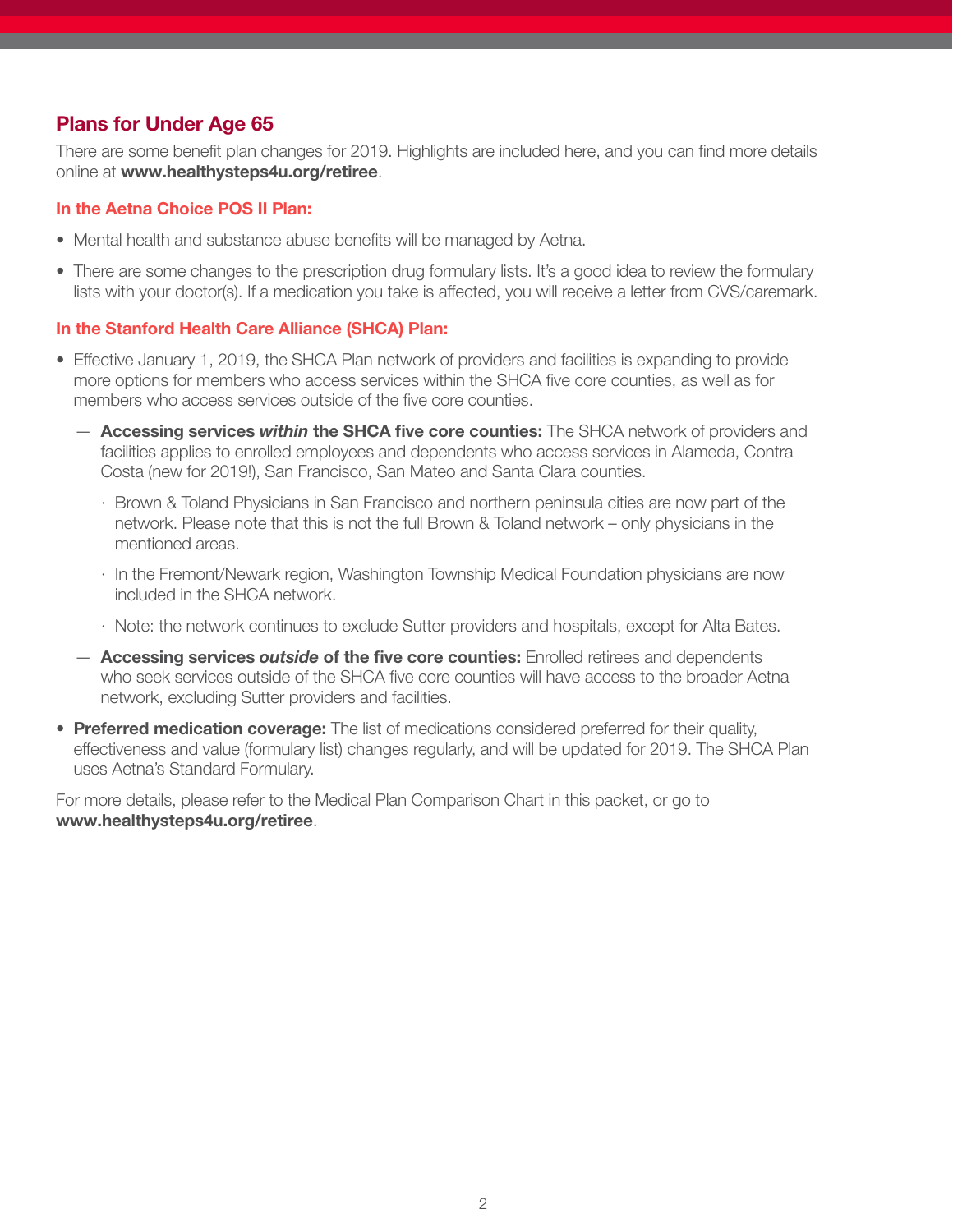### Plans for Over Age 65

There are two new Advantage plans to choose from for  $2019 -$  the Gold and Platinum Stanford Health Care Advantage Plans. Both are administered by Stanford Health Care Advantage. Find the details on the Medical Plan Comparison Chart in this packet.

The Kaiser Permanente Senior Advantage Plan is administered by Kaiser Permanente. You must use the Kaiser network to receive services. Review the details in the Medical Plan Comparison Chart in this packet.

Please note, the first time you enroll in the Kaiser Senior Advantage Plan, you must complete the Kaiser Senior Advantage Group Election form before your coverage starts (January 1, 2019). If you are moving off of the Kaiser Senior Advantage Plan, you must complete a dis-enroll form before January 1, 2019. You can obtain either form by calling the Benefits Service Center, visiting www.healthysteps4u.org/retiree or directly from Kaiser Permanente.

AARP Medicare Supplement Plans C, F or K are administered by UnitedHealthcare. If you are currently enrolled in AARP, they will mail you

#### What is an Advantage plan?

The new Advantage plans are all-in-one alternatives to original Medicare. In these plans, Medicare coverage is "bundled" to include Medicare Parts A (hospital insurance). B (medical insurance) and D (prescription drug coverage). You must use SHCA providers, and may be limited to providers within your primary care provider's and/or medical group's network.

new rates for 2019. Retirees and spouses eligible for Medicare and not currently enrolled in AARP must contact AARP for the AARP Medicare Supplement Insurance Plan kit and AARP Rx Plan (prescription drug) kit, which includes rates. These kits will be sent to you in separate envelopes directly from AARP. If you wish to enroll in AARP, follow the steps outlined on the next page in the enrollment section.

If you need further assistance regarding the AARP plans, please call 1-800-545-1797 and mention you are a Stanford Health Care retiree.

# Questions About Open Enrollment?

The Benefits Service Center is your one-stop-shop when you have questions about your benefits and want to talk to someone, or when you need to enroll in, manage or make changes to your benefits.

If you have questions about your benefits, call the Benefits Service Center at 1-855-278-7157 to get answers Monday through Friday from 5AM to 5PM Pacific Time. You'll have instant access to a dedicated team of benefits experts and advocates who can help you get the answers you need.

In addition to Benefits Service Center, you can also contact CareCounsel at 1-888-227-3334 to learn more about your benefit plan options.

**Important:** The Medicare Coordination Plan, Kaiser Permanente Senior Advantage Plan, new Stanford Health Care Advantage – Gold Plan and new Stanford Health Care Advantage – Platinum Plan include prescription drug coverage. There is no need to enroll in Medicare Part D coverage if you are enrolled in either of these plans.